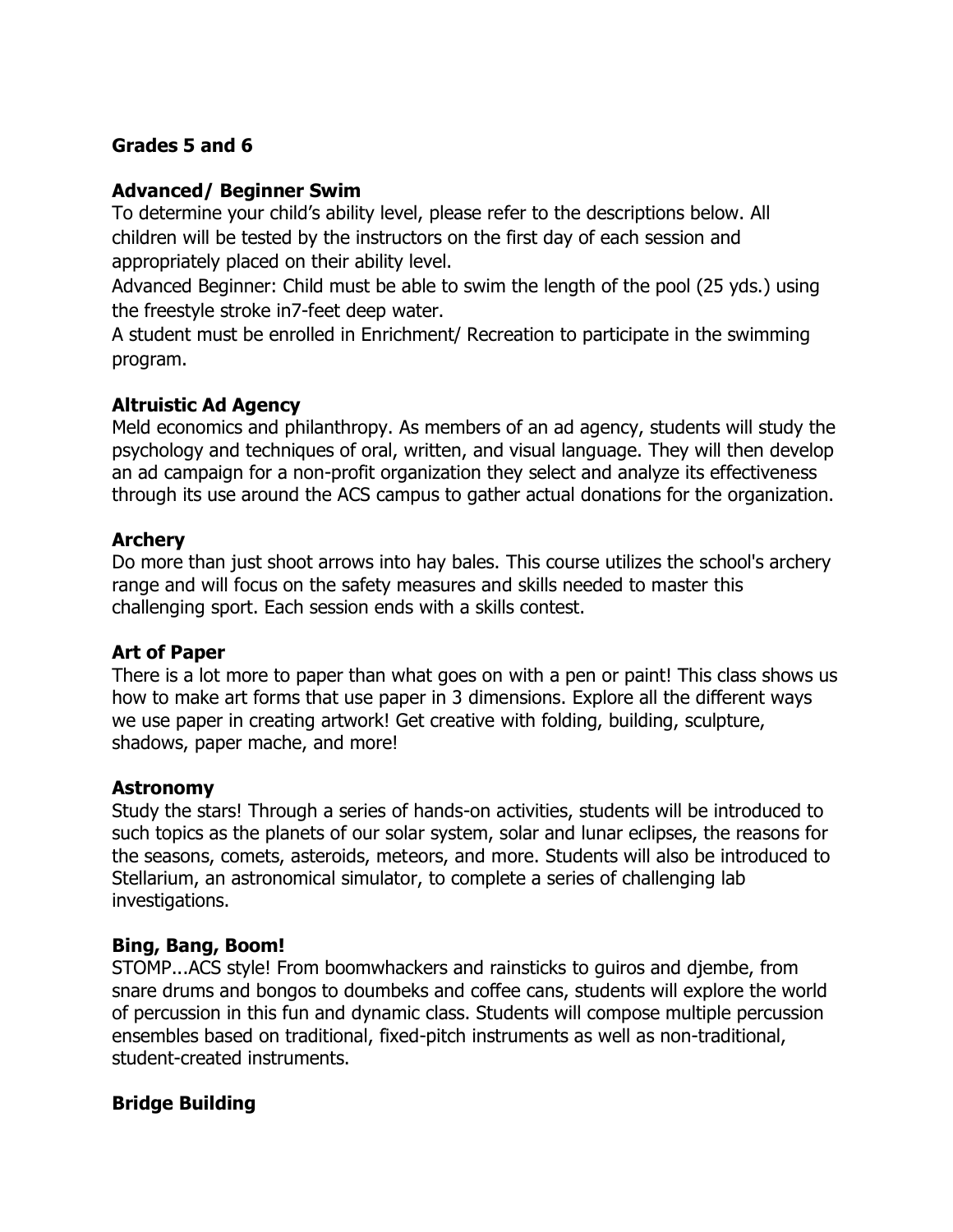Build a working bridge! Using math, physics, and intuition, students will learn how bridges are designed. They will then build their own model bridge using the same techniques used in San Francisco and Brooklyn. The final result will be tested for strength, practicality, and beauty.

#### **Ceramics**

Fire up the kiln! A variety of methods will be introduced to give the student a wide range of possibilities with ceramics. Pinch, slab, and coil techniques will be explored to encourage inventive problem-solving to create pottery and sculptural forms. Several fired and glazed pieces will be the result. This course will meet each student's needs depending on previous experiences with clay.

## **Challenge Yourself**

It will take teamwork, planning, listening, and compromise to complete the challenges of the Avery Coonley School adventure course. Students will test their bodies and minds as they work through new tasks on the low ropes course. No one gets left behind in this class as we strive to accomplish new heights together.

#### **Chess for All**

Professional chess instruction will include opening game principles, middle game combinations with strategies and tactics plus end game ideas for an exciting and interesting experience with the "sport of the mind" CHESS. Each student will move to a new level of expertise through their 2-week session.

## **Comic Strips and Cartoons**

Your emerging author will use storytelling and imagery to create their own graphic novel. Students will explore different types of graphic novels and use imagery to enhance their own narrative writing.

#### **Creative Drawing**

Get ready to sketch! Each artist will learn how to draw using different media. Students will learn various techniques that include shading and the use of space to create depth within their drawings. Emphasis will be placed on imagination and creativity.

#### **Create-a-Play**

Build a play from scratch! Students will brainstorm ideas; write a script outline through discussions and improvisations; develop situations, characters, and dialogue; rehearse scenes; build and/or borrow sets, props, and costume pieces; and present a final production during the last class.

## **Daily Survival**

Can you survive? Students will sharpen their skills in reading, math, and critical thinking as they apply them to everyday living using authentic scenarios (i.e. planning a budget, living on a professional salary, planning a vacation) and sources. This practical class includes economics, geography, and more.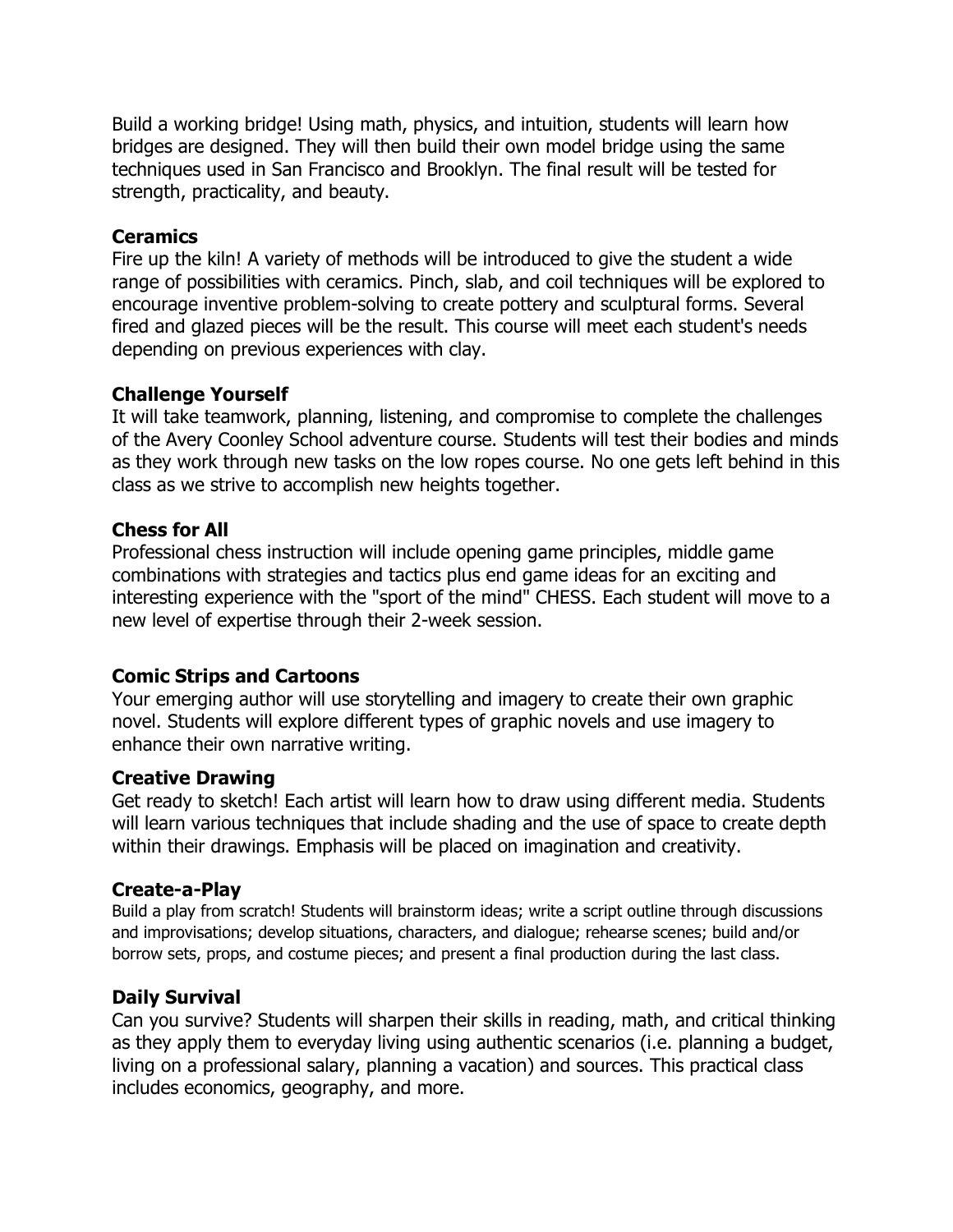### **Dissecting**

Cut and learn! This zoology course will teach young scientists the inner workings of animals from worms to frogs through a combination of dissections on the computer monitor and the laboratory table.

## **Elementary Chemistry**

Explore the uses of chemistry in our everyday lives. In this introductory course, participants will experience such topics as the construction of a working battery, chromatography, and nucleation. Students will also engage in a series of lab investigations, which will include making Slime, Kinetic Sand, and Oobleck.

## **Fantasy Baseball**

Pick your roster and manage your team to first place. Students will learn statistical analysis by following the performances of their favorite baseball players.

## **Fundamentals of Public Speaking**

Learn the fundamentals of public speaking while having fun. In this class, students will learn the correct method of writing a two to three-minute speech they will present for the class. Along the way they will also play games that teach projection, hooking the audience's attention, and listening skills.

## **Gotta Dance**

Move your body to the beat. Designed and taught by a professional dance instructor, this course introduces students to a variety of basic jazz, contemporary, and musical theater dance techniques. Note: Comfortable, loose clothing should be worn; jazz or ballet shoes may be worn but are not required.

## **Guitar for Beginners**

All great musicians were beginners at some time. Who knows what learning to play this popular instrument will do for any child? In ten short lessons, students will be taught basic fingering, fretting, and strumming, using an acoustic guitar. They will also receive individual instructions to help them progress more quickly with these skills. Classroom guitars will be available or bring your own acoustic guitar from home.

## **Introduction to Movie Making**

Become a filmmaker! Taught by the ACS director of drama, this class will guide students through the process of creating short movies including generating ideas, scriptwriting, acting, videography, directing, and editing. On the final day of class, movie premiers will be shown to family, friends, and family campers either live or through video links.

**Note:** Intro to Movie Making meets for two hours per day and is therefore priced as two courses.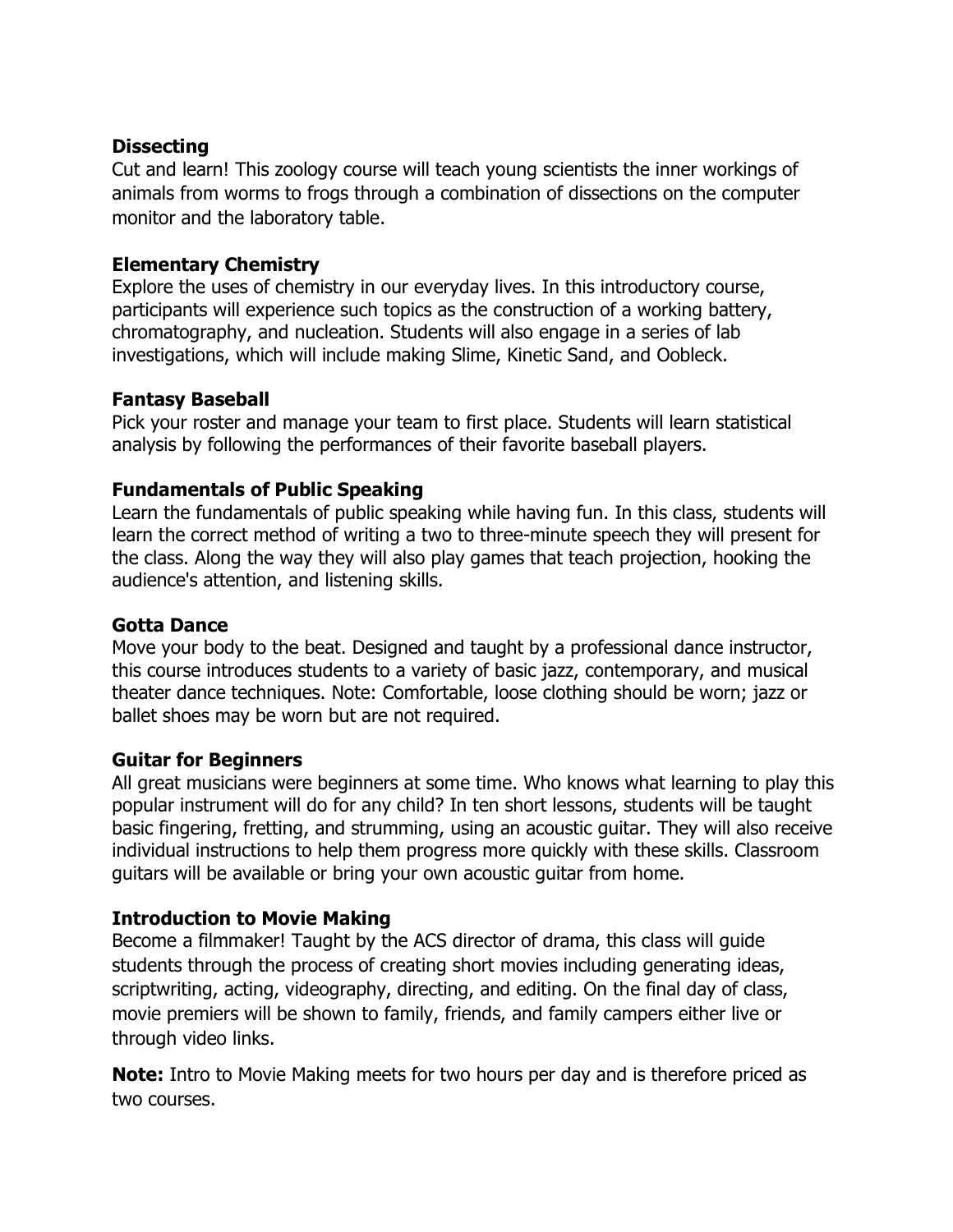#### **Maneuvering Math**

Engage in solving intriguing problems. Students will challenge themselves in thoughtprovoking skill practice, projects, games, and activities to increase their understanding of math.

#### **Minecraft Master Masons**

Are you ready to hone your design skills? Starting with the basics, students will recreate one of their own drawings in Minecraft. From there, students will use Minecraft to create their own house, city, or world. Beginners and experienced students alike are encouraged to participate. Students can create a totally new design or can draw ideas from other experiences.

#### **National Park Art**

Creatively capture the wondrous lands and animals from our United States National Parks. Art and science-based, this class is packed with art projects using paint, papers, pastels, maps, photographs, and print-made images. Curious collage ideas and varied natural materials encourage unique eye-catching creations.

## **NU CTD Engineering Pathway**

Weeks 1 -2: Civil Engineering: LEGO Urban Design & Development **-** Urban design and architecture concepts come to life when students collaborate to plan and create buildings, roads, and city infrastructures using LEGO®s bricks that allow for architecturally-focused construction. Course activities enhance students' spatialrelational thinking skills with activities such as creating blueprints and maps.

## **NU CTD Life Science Pathway**

Week 1-2: 3D Cell Biology - Students use LEGO® bricks and other 3D construction tools to learn about the structure of various living cells and of DNA molecules. They examine cell structures and the laws of genetic inheritance, building up their systems thinking skills and knowledge of microbiology. They develop skills related to inquiry, observation, problem-solving, and teamwork.

## **NU CTD Physics Pathway**

Weeks 1-2: Rollercoaster Physics - Students explore the laws of physics that can make us feel lighter than air one moment and heavier than a ton of bricks the next when riding a roller coaster. Students build and test structures that deepen computational and analytical thinking skills. The science and design experience provided by this course prepare participants for later study of physical sciences and engineering.

## **Orienteering**

Solve problems using the mind and body through the sport of orienteering. Students will solve problems by reading maps and using compasses and GPS devices while participating in treasure hunts, geocaching, and even an adventure race in the Maple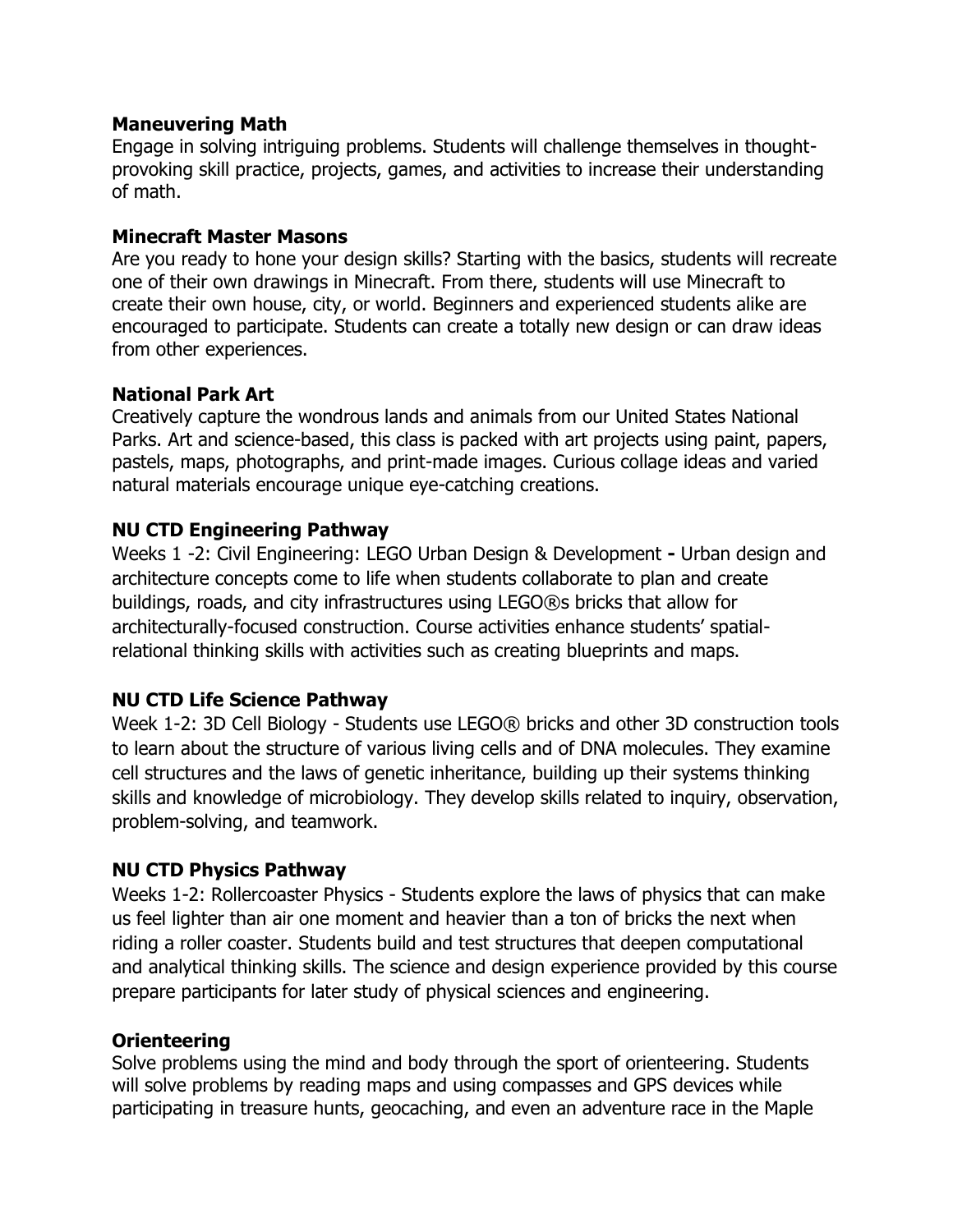Grove Forest Preserve (adjacent to the ACS campus). As they become more confident with their orienteering skills, the challenges will grow in complexity. They will create their own maps and courses for other students to follow. This class provides opportunities to develop skills in critical thinking, communication, and working in small groups while enjoying the great outdoors.

### **Perfect Pre-Algebra**

Whether this is an introduction, review, or enrichment of pre-algebra problem solving; learn strategies and skills for successful problem-solving. Practice word problems, equations, and reasoning skills with integers, fractions, decimals, polynomials, and geometry. Increase confidence level, while having fun sharpening skills through a variety of activities.

#### **Pickleball**

Ping-pong on the court. Players use an enlarged paddle to volley an enlarged ball over a net set on the gym floor while developing their eye/hand coordination and agility. This is a great game for all ages with skills that are also used in tennis.

#### **Podcasting**

Share interest, share knowledge, share music, share anything: PODCAST! This class will teach students the basics of podcasting as they plan, research, script, and record their own digital broadcasting program. Podcasts will be uploaded throughout the session to our own Blogspot website.

## **Raiders of the Lost Arch(aeology)**

Follow in the footsteps of Indiana Jones! Students will develop skills in archaeology, geography, history, and sociology from around the world. A great class to develop a broader worldview.

#### **Robotics**

Design, build and program a vehicular robot using the LEGO Mindstorm EV3 kit. Students will learn how to use the programming software to power their robot in order to complete challenges. Logic, creativity, problem-solving, STEM, and teamwork skills are evident during robot missions throughout the session.

#### **Sculpture**

Fire up the kiln! Students will be introduced to a variety of basic ceramic techniques, including pinch and coil, in this beginning clay course. Be ready to display wonderful fired and glazed works of art from these budding artists.

#### **Shooters Workshop**

Nothin' but net! That's the goal in this course that is individualized to help each player improve in this important basketball skill. From lay-ups to three-pointers, technique and practice are the focus during this hour of shooting fun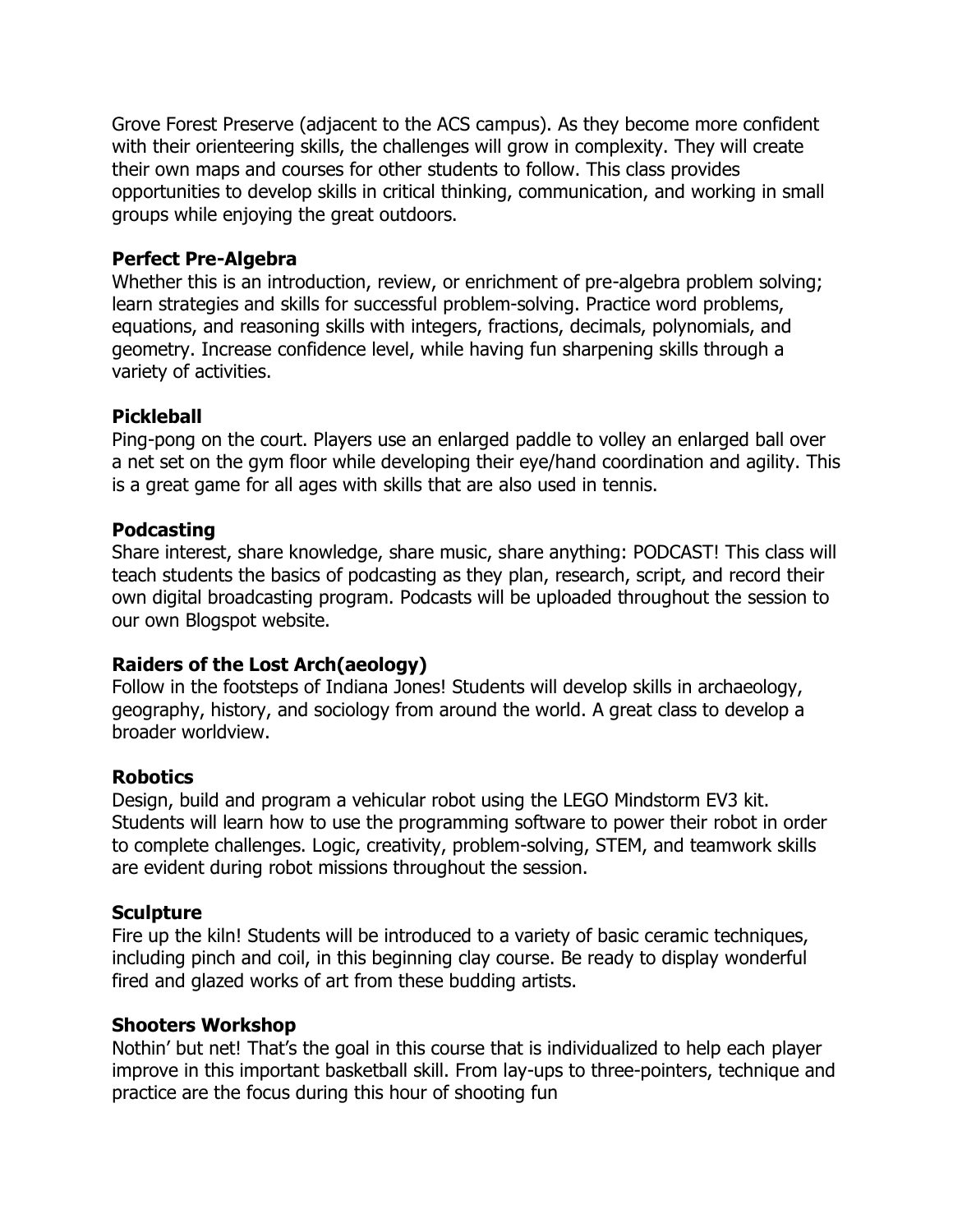## **Theater Arts**

Calling all aspiring thespians! This course teaches the fundamentals of theater including acting, improvisation, projection, and stage presence. The highlight is a final, fun-filled performance, which will be shared virtually with family and friends, during the last hour of class. A new play will be performed each session, so this course may be taken more than once.

# **TinkRsynth**

Build your own electronic instrument! TinkRsynth is TinkRworks' take on a an electronic musical instrument that produces a wide variety of sounds by combining electronic waveforms through an amplifier. Students will begin by assembling their very own TinkRsynth and then will learn about the fundamentals of sound. Using these learnings, they'll program their instrument to respond to the twist of a knob or the touch of a finger to produce their own unique sound. In the end, students may create their own music or come together to form a band.

## **Volleyball**

Bump, set, spike! Add serving, and students are playing a very popular game filled with skill and strategy. This course is designed to have students work on basic skills and rules, so players of any ability can have fun and improve on the court.

# **Wild and Wacky Art**

Turn your creative ideas into wild and wacky art. Students will use a variety of exciting materials and techniques in combination with their unique imaginations to create fabulous works of art.

## **Wizards of Wall Street**

Journey through the world of investments and high finances. This course will expose students to economic principles and theories for investing in the stock market and other commodity markets in the US and other countries. Activities will lead to an understanding of the terminology of investments, the use of the internet as a research tool, and the creation of a mock portfolio - an important first step forward into economics and financial planning in our growing global economy.

## **Wonders of the World**

What makes something worth of the title, "Wonder of the World"? This class is designed to stimulate students' critical-thinking skills as they study Ancient Wonders of the World, Natural Wonder of the World, and Modern Wonders of the World, and as they compile their own unique lists. A great way to study world geography.

# **Wreck This Art**

Document personal life through art, inspired by Keri Smith's Wreck this Journal, this mixed media class concentrates on the exploration and creation process of art. Instead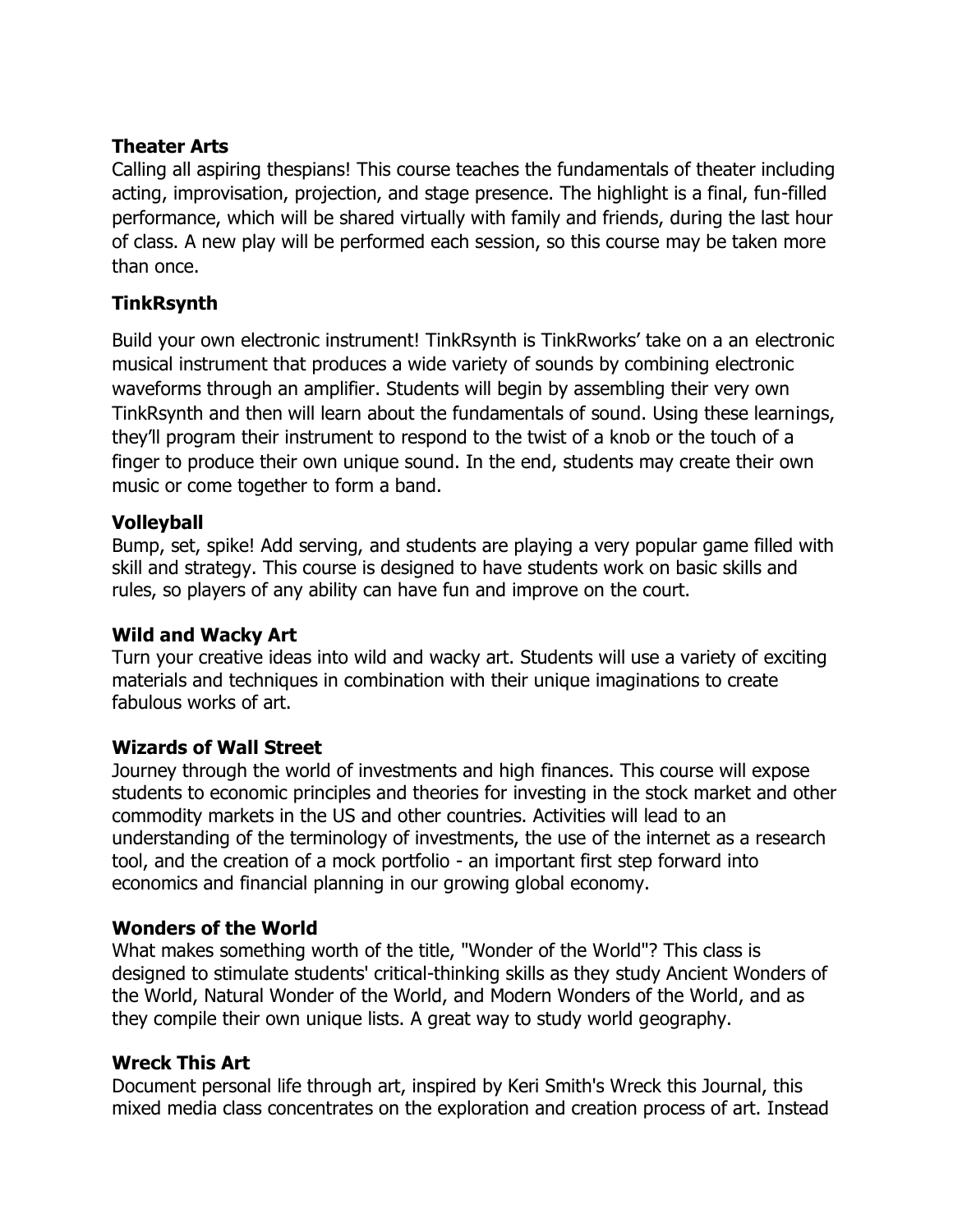of worrying about making the "perfect" work, students will be asked to "wreck" journals that artistically capture their personal lives during the two weeks of class.